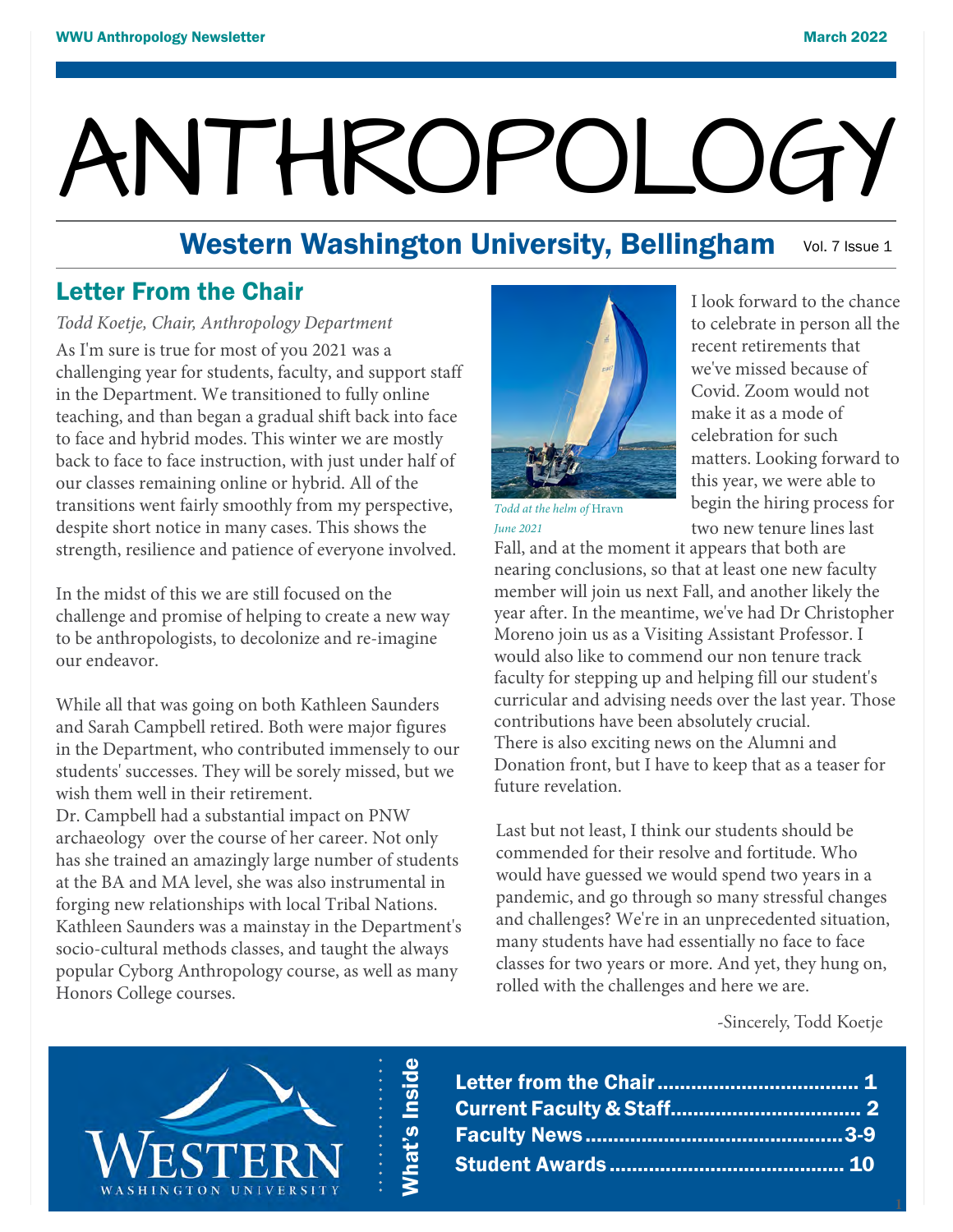#### Anthropology Department

516 High Street , AH315 Bellingham, WA 98225-9083 Phone 360-650-3620 www.wwu.edu/ anthropology

#### Department Chair

**Todd Koetie** 360.650.4791 todd.koetje@wwu.edu

#### Admin Services Manager

Lauren Townshend 360-650-3613 lauren.townshend@wwu.edu

#### Program Coordinator

Maeg Demmons 360-650-3223 demmonm@wwu.edu

#### **Faculty**

Sean Bruna, Associate Professor Sarah Campbell, Professor Josh Fisher, Professor Todd Koetje, Associate Professor Tesla Monson, Assistant Professor M. J. Mosher, Associate Professor Judith Pine, Professor Kathleen Young, Associate Professor Yeon Jung Yu, Associate Professor Dominique Coulet du Gard, Sr. Instructor Jerry Ek, Sr. Instructor Alyson Rollins, Sr. Instructor Michael Shepard, Instructor

#### Research Associates

Michael Etnier Laure Spake

# To Our Generous Donors in 2021:

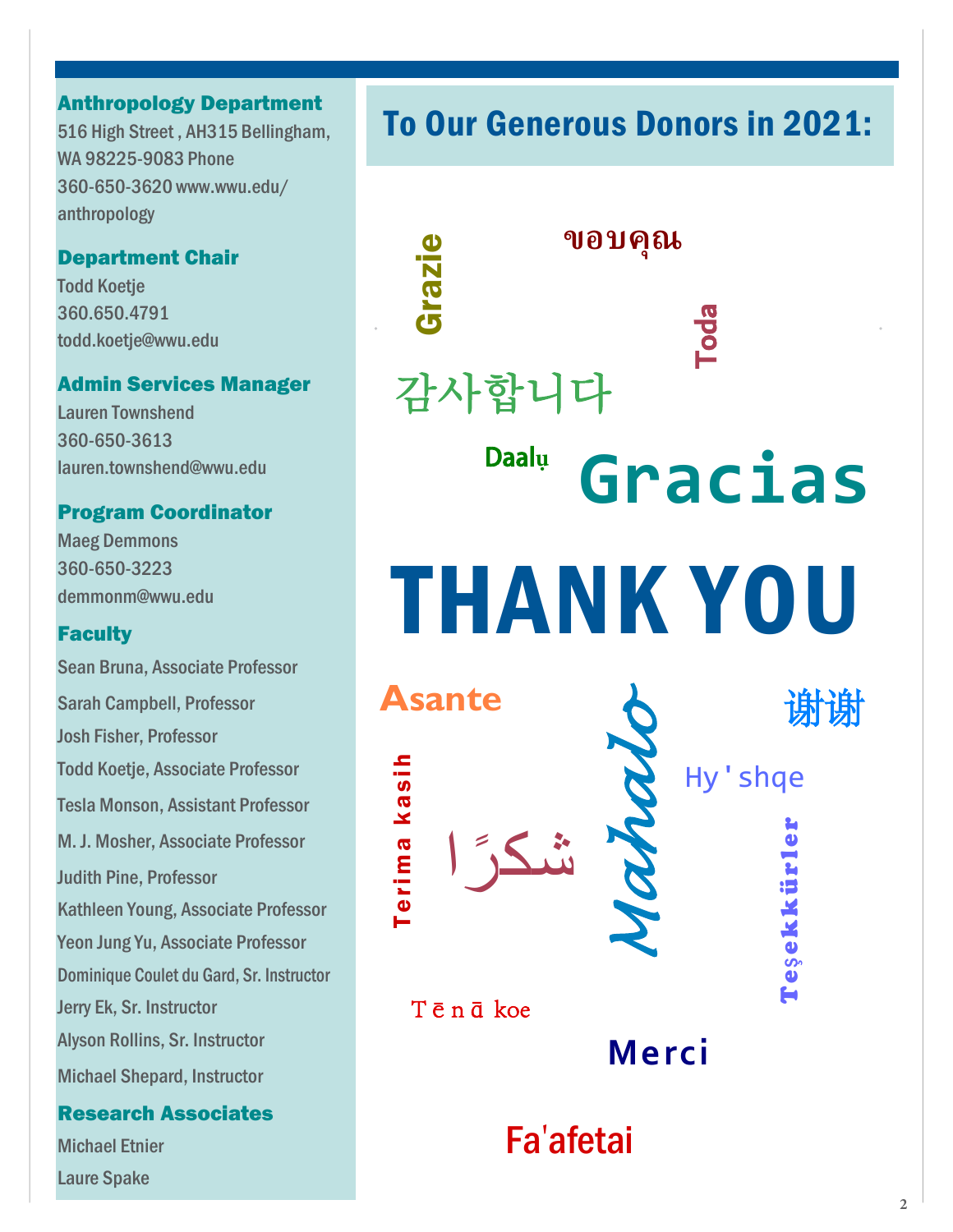# Faculty News

# Yeon Jung Yu

It's been a difficult and busy year that saw an increase in retiring professors and significant changes in the department. Yet, we, as a community, have continued to work closely and adjust to these dramatic changes. One such transformation pertained to the department restructuring and expanding our graduate program under Prof. Sean Bruna's leadership, a process that I've been excited to assist with. I look forward to working with our graduate students more closely in the future. I'm also happy to share that I began my tenured professorship in the department this fall, and I'd like to thank all of the Anthropology and WWU community members for helping these past five years!

Beyond this, I'm excited about my National Science Foundation (NSF) grant for a new project I'm developing. I published three peerreviewed articles in feminist anthropology and public health journals as well as made conference presentations for the 2020 Law and Society Association (LSA) Annual Meeting and the 2020 Women's Leadership Conference in Oxford. I also participated in the 2020 American Anthropological Association (AAA) Annual Meeting as a discussant and presented my research at the Anthropology colloquium at Emory University. I'm currently working on my book manuscript, contracted with the Cornell University Press.

I've further developed various collaborative projects alongside my virtual classes. Over the past year, I've continued to run the "WWU Applied Anthropology Lab." I'm so proud of my lab members for their active participation in professional research. Our brilliant undergraduate students—Nick Parker, Hailey Maltempi, Alison Keller, Abigail Landaverde, Emma Cox, Emily Hill, and Bryan Heiner—have been trained in cultural and medical anthropological research while participating in professional research via virtual lab meetings and training sessions. Many lab members have participated in the "WWU-UNLV Human Sexualities, Love & Intimacy" collaborative sub-lab. The extensive collaborative mentoring has been offered by researchers from the University of British Columbia, Canada, and Appalachian State University, NC. Our lab members have participated in presentations in the annual meetings for the LSA and AAA conferences, as well as the 2021 Scholar's Week presentations. The other sub-lab, the "WWU-Manchester Infectious Diseases and Equity



*Photo credit: Lauren Townshend 2021- Shadow of the Sentinels walking path, near Baker Lake* 

# **Anthropology Club**

Anthropology Club welcomes anyone who is interested, to join them at their weekly meetings, special events, or field trips held throughout the year.

# **Meetings: Wednesdays @ 5pm**

https://chss.wwu.edu/anthropology/ anthropology-club

> www.facebook.com/ WWUAnthropologyClub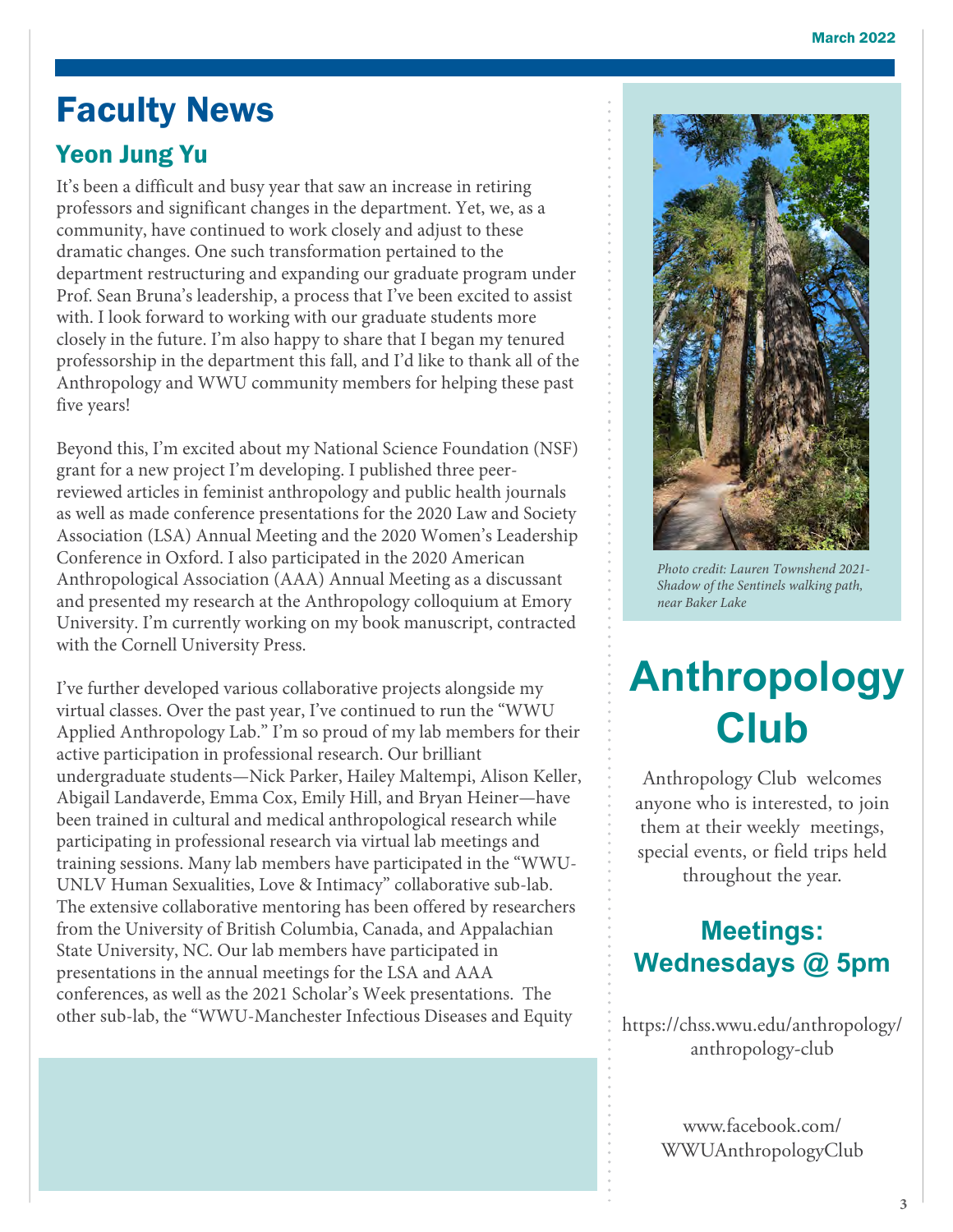#### Yeon Jung Yu, *cont...*

Lab," helmed by two MD/professors at the University of Manchester (Dr. Jiho Cha) and Haverford College (Dr. Young Su Park), have also been productive. We are currently working on World Health Organization (WHO) reports on North Korean primary healthcare systems and global migrant health against the backdrop of the COVID-19 pandemic. Dr. Sean Bruna and I, engaging with our numerous students in the department, have continued our collaborative study on drug use among WWU students. We expect to see the fruits of this long-term collaborative research over the upcoming years. It has been rewarding to witness our lab members develop their skills and achieve success and I'm excited to have

another productive year with them – hopefully one that's a little easier year once this pandemic is finally behind us!

With strong support from the Anthropology Club, Ms. Lauren Townshend, alumni, and the faculty, our department successfully hosted the 2021 Virtual Scholars Week. We are in the process of rebuilding the Anthro Club with new leadership, and I look forward to seeing various activities and growth of both undergraduate and graduate students with an interest in anthropology!

## Tesla Monson

It's time to reminisce on another year in the Anthropology Department! It's crazy to think that I have officially been teaching online quite a bit longer than in person here at Western. But I think the reason that I sometimes forget is because our community is still so strong, even in 2-dimensions. I am always grateful for the sense of purpose, motivation, and, of course, humor that the other faculty members bring to the table. Even though we are still mostly distanced, I truly feel connected to all of you.

Even with the challenges, it's been a great year in the Primate Evolution Lab. We welcomed my first MA students, Mia Price and Jack Szvetecz, who have been navigating the world of graduate school quite wonderfully in the first year. Mia is interested in forensic anthropology, bioarchaeology, human sexuality and advocating for comprehensive Queer BIPOC-informed sex education. And Jack is focused on primate paleobiology, evolution and ecology, particularly in the



Eocene (56-33.9 mya). I look forward to working with them on these interesting projects and helping them develop their skills as scientists. We also have many strong applicants to enter the lab this fall, so it's exciting to envision our lab continuing to grow over the next few years.

I also have to give a shout out to all of the dedicated undergraduate students who have been putting so many hours into the lab, working with fossil casts, organizing

*Tesla enjoying the first snow of the year*

osteological materials, and generating ideas for future projects. Thank you Julia, Lauren, Jenna, and Hailee!

Another great accomplishment for our lab has been our successful grant award (\$26,401) to purchase a handheld 3D scanner for the Anthropology Department. This scanner will allow us to build virtual collections for students who are offcampus and provide research and training opportunities in digital technologies that will improve accessibility both in and out of the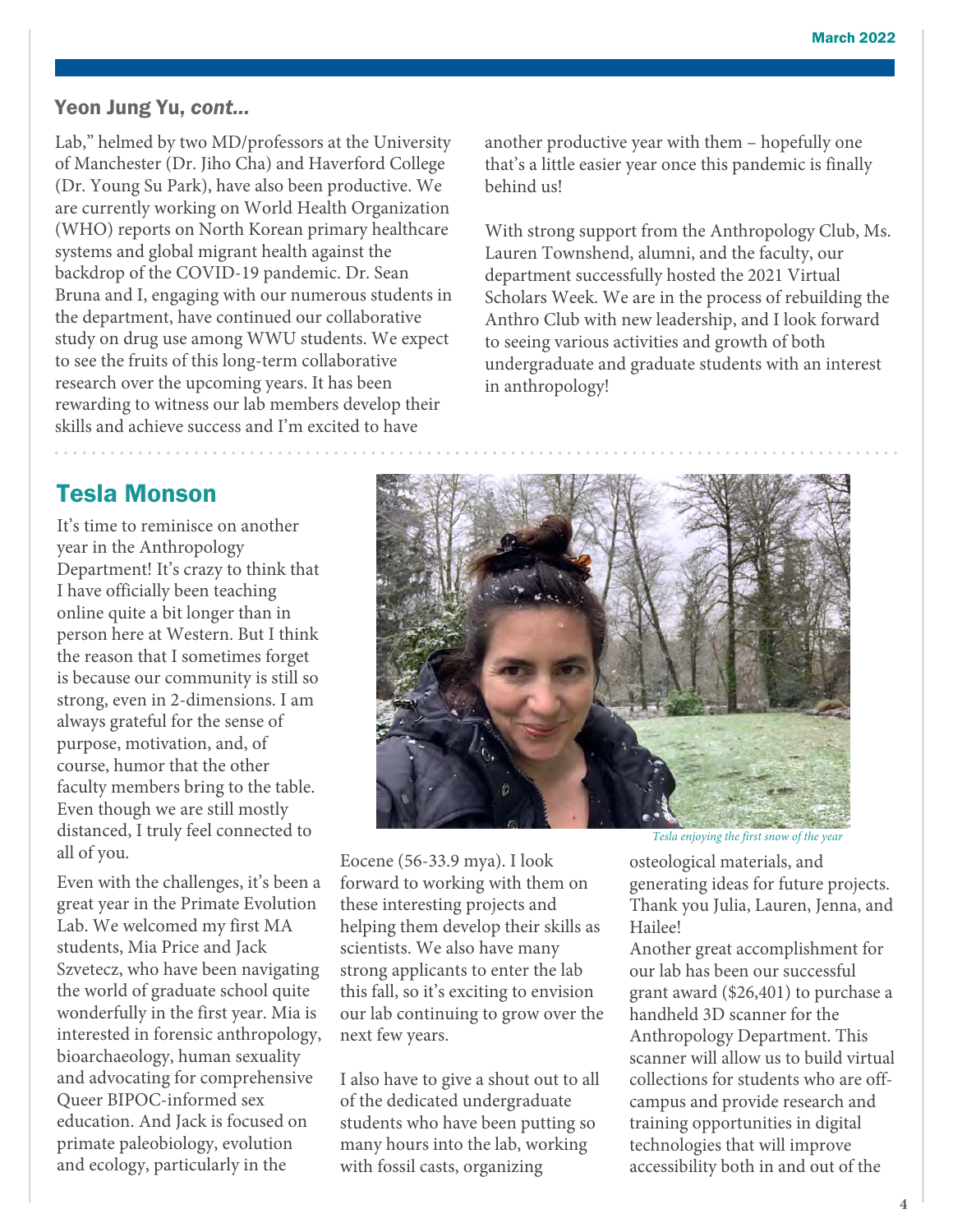#### Tesla Monson, *cont...*

classroom. We are all currently undergoing training on the machine, and we look forward to sharing 3D scans with the Western community over the next quarters.



**Tesla's paper published in collaboration with The Primate Evolution Lab:**  *Biological and Cultural History of Domesticated Dogs in the Americas*

In terms of teaching, I have been trying to come up with new, exciting classes for students in our major. I developed a new capstone course this year, titled The Earliest Art and Culture. And I proposed a new course for Anthropology called Osteology of the Occult. I was also selected to bring Biological Anthropology to the Honors College through a new class for next year - Visions of the Future: Human Evolution in American Sci-Fi Literature. I have really enjoyed designing new ways to teach bioanth and engage our students in these important concepts through fun, interactive classroom experiences.

On the research front, I am happy to announce that a multi-year international collaboration on the domestication of dogs in the Americas has recently been published (Segura et al., 2022).



I also have four papers in review on fossil monkeys in Africa, and the evolution of human pregnancy, so hopefully this will be a great year for getting projects published and out into the world. Fingers crossed that some more funding also comes through – I submitted 3 NSF grants in January alone. If funded, these projects will bring new CT equipment to campus, and fund graduate, undergraduate, and postdoctoral research on the evolution of cranial variation and vision in primates. I will certainly keep you all posted!

On a personal note, it's incredible how I just can't seem to get sick of all the beautiful views around Bellingham and the Salish Sea. As the sun starts to pop out again, and as we start dreaming of Spring and Summer, the shimmering water and towering mountains give me no small amount of inspiration. I am so happy to share this academic and educational journey with you all, and I can't imagine doing it anywhere else. Thank you!

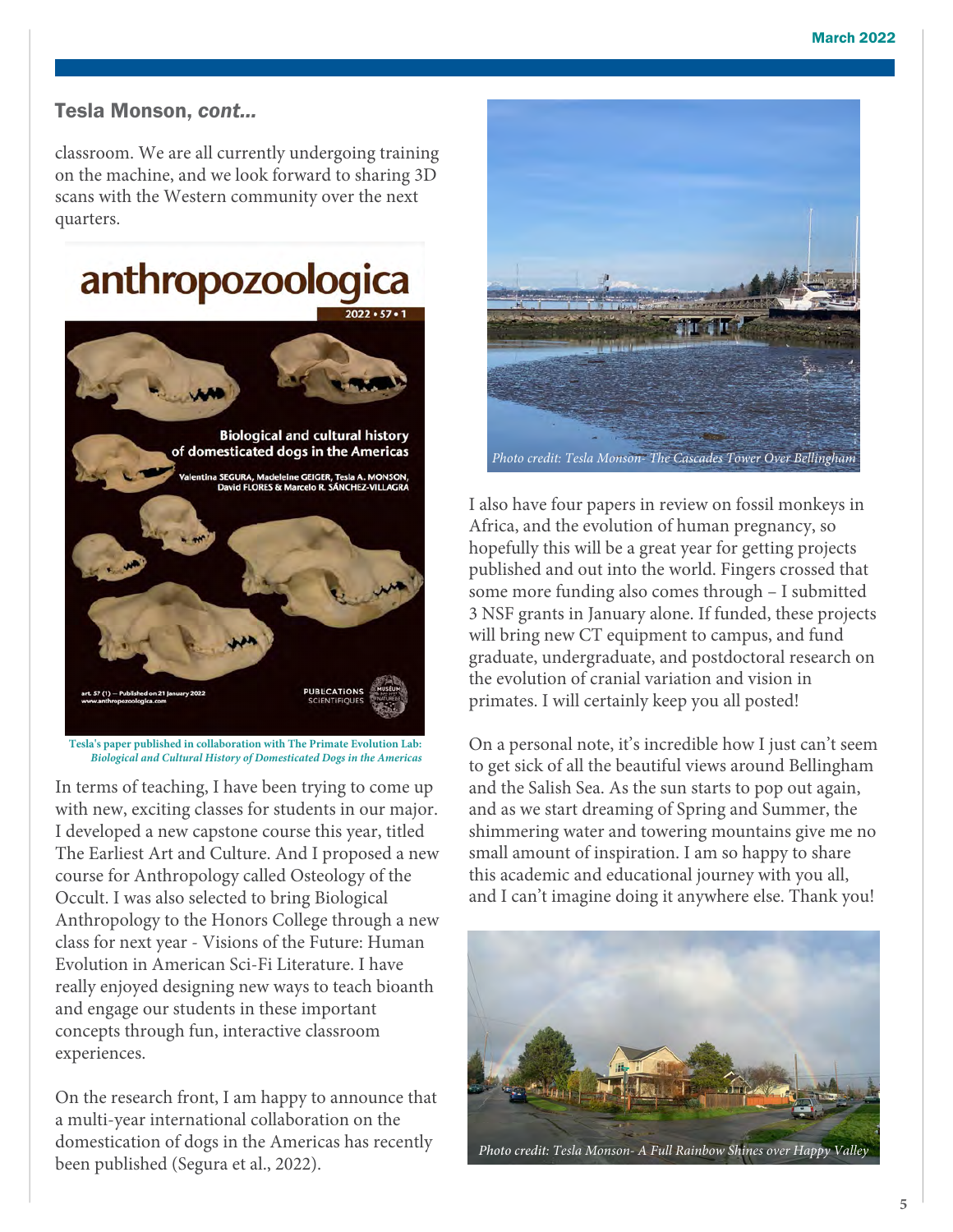#### MJ Mosher

Well, the light at the end of that tunnel may not be an oncoming train after all. Much work in 2019/2020 completed by the Nutrigenomics/Nutrigenetics lab team focused on developing bilingual research tools to address the nutritional component of the KU study entitled "Genetic-Environmental causes of diabetes mellitus 2.0 in Amazonian Populations of Peru. As a result, the grant from KU Diabetes center awarded the WWU lab pilot access to test a substantial nutritional software program. The pilot crew from the University of Kansas traveled to Yurimaguas, Peru, in Feb 2020. Due to unexpected political constraints in the area, the crew concentrated primarily on collecting blood samples to identify the prevalence of DM2 in this population and data collection addressing the nutritional environmental component was minimal. While some of the medical biomarkers were analyzed in Yurimaguas, the specific genetic samples were frozen at an American lab in Lima, as the onset of Covid-19 closed US transfer options. The KU IRB paused all human subject studies while Covid ravaged the Peruvian populations along with many other countries. Now twenty months later, the DNA is ready



for transfer to waiting labs at the UTRGV and Dr. Ravi Duggirala, Professor and Researcher at the South Texas Diabetes and Obesity Institute, to complete a "whole exome" analysis. We wait with bated breath in hopes that the results will provide direction for an indepth epigenetic study to address issues of pollutants in the local Peruvian food chain, market- based foods, and malnutrition. The results of the Yurimaguas pilot study resulted in three conference papers in 2021: one for Human Biology Association, the American Association of Biological Anthropology, and the American Diabetes Association.

## Jerry Ek

The central theme for the last year has been transitions. The pandemic put most research activities on hiatus and mandated rapid reformatting of courses to remote learning. Our program has also seen a wave of recent retirements of faculty and staff that will be impossible to replace. It was a struggle just to tread water. My goals over the last year have been to restart research projects, get back on campus, and rebuild relationships. This included advancing three research projects and a shift in geographic focus from Mesoamerica to community-based participatory research here in the Pacific Northwest.

Perhaps the most important development in my own career has been a shift towards increasing engagement in research endeavors in western Washington. I am co-directing a new collaborative research project undertaken in partnership with the Stillaguamish Tribe this summer. This indigenous-led program will



*Field Crew for the Proyecto Arqueológico Uxte'tuun*

forefront tribal priorities and concerns in defining research goals, methods, and interpretation. Capacity building is a central goal of this collaboration, particularly in creating opportunities for tribal members and indigenous-identified students in undergraduate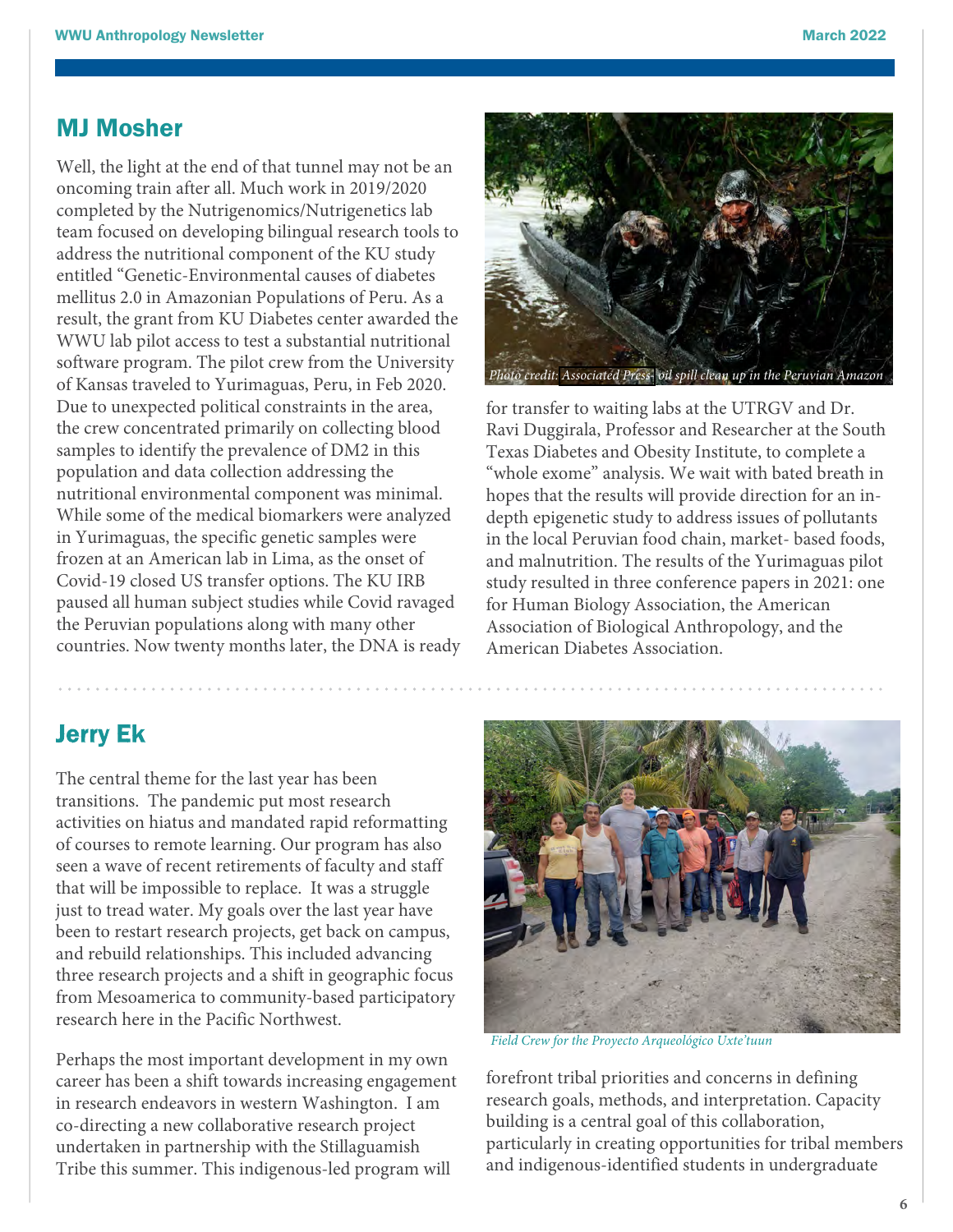#### Jerry Ek, *cont...*

and graduate degree programs and professional positions in academia, cultural resource management, historical preservation, and cultural heritage. The next chapter of the WWU Archaeological Field School will continue the learning objective of providing participants with practical experience that will make them competitive on the job market. However, the broader goal of the



*Preliminary mapping of the site of Chanmul* 

program is to foster a more open and inclusive approach to archaeology based on active partnership and respect for the sovereignty of indigenous peoples over their own past. The first field season of this program will take place in the Summer of 2022.

I also had the privilege to return to the field in Mexico the Maya Lowlands for the pilot season of a new project – the Proyecto Arqueológico Uxte'tuun/ Uxte'tuun Archaeological Project - in the Calakmul Biosphere Reserve, in Campeche, Mexico. The Uxte'tuun region was the seat of the expansionist Kaanul (Snake) Dynasty of Calakmul, a Maya kingdom which exerted control over a network of vassal polities during the Late Classic period (630-731 CE). Research conducted in the summer of 2021 focused on ground verification and mapping of undocumented cities identified from satellite imagery that are today located in extremely remote locations within the Calakmul Biosphere. During the summer of 2021 we identified, registered, and produced preliminary maps of the central precincts of three unregistered and previously undocumented Classic Maya cities.

The past year has also seen the advancement of a collaborative project I've conducted in collaboration with faculty and students in WWU's Computer Science program. LiDAR survey – a remote sensing technology implementing active airborne laser scanning – has revolutionized archaeological survey in the past decades, providing an ability to document surface topography beneath dense forest canopy. I've been working with Dr. Brian Hutchinson and a very talented group of students from the CS program to develop an automated archaeological feature identification system leveraging cutting-edge machine learning and computer vision technologies. The system will consist of a convolutional neural network that learns through iterative training and feedback in a manner similar to human beings. We are training the system to identify, digitize, and label archaeological features from LiDAR-derived survey datasets. This system has the potential to automate the timeconsuming first stages of processing the very large datasets produced by LiDAR surveys in a more efficient and systematic manner than traditional visual interpretation. Once developed this system will be made available as an open-source platform transferable to other regions.



*LiDAR bare earth image from the site of Mayapan, Yucatan, Mexico. These data – generously shared with us by the Mayapan Archaeological Project – are the foundation for the training and evaluation of an automated archaeological feature identification system in collaboration with students and faculty from the WWU Computer Science program.*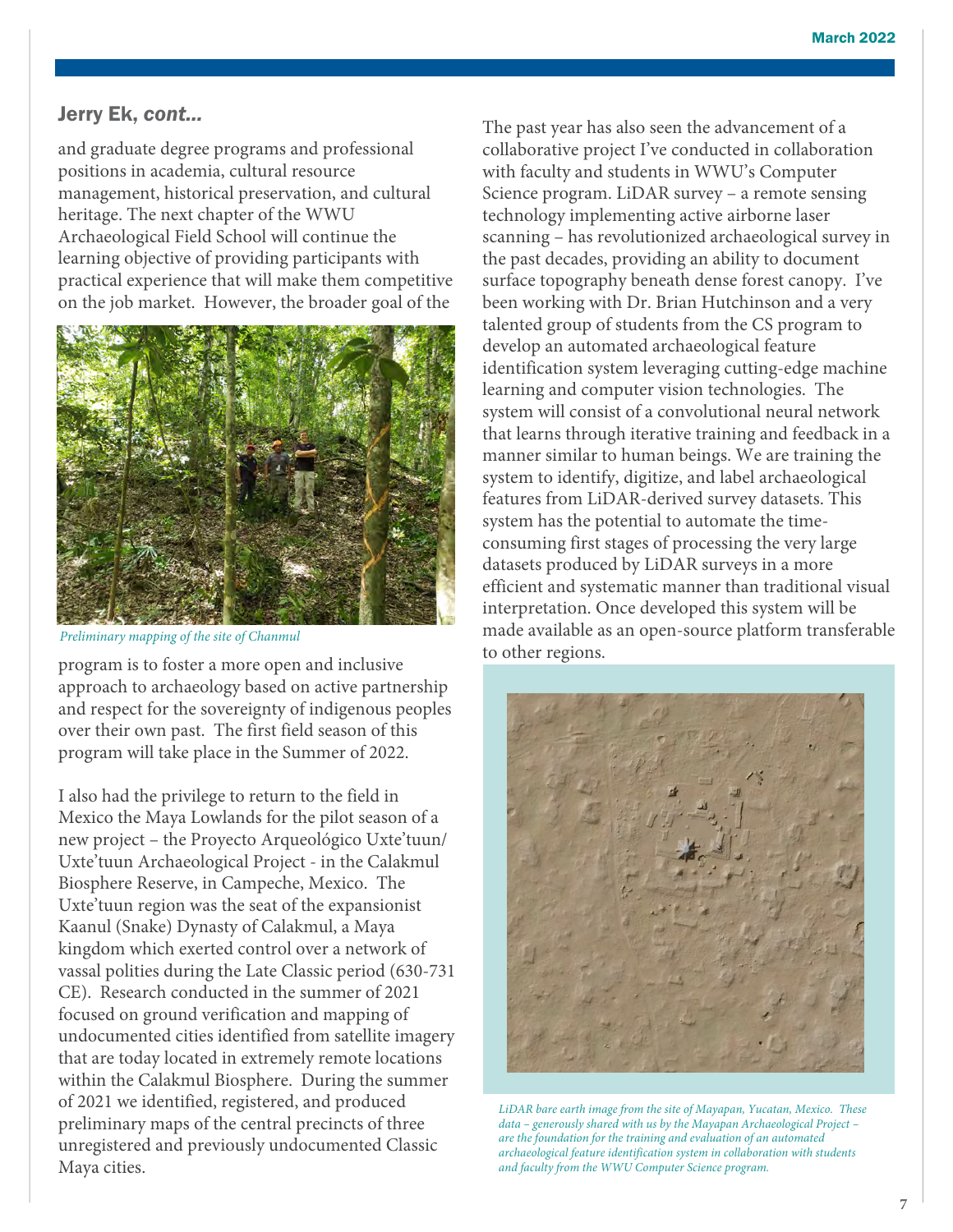#### Jerry Ek, *cont...*

The return to campus this year has made me appreciate friends and colleagues in the program, including those that have moved into retirement during the pandemic. I miss chatting with Viva Barnes, Joyce Hammond, James Loucky, Kathy Saunders, and Sarah Campbell. My relationship with Sarah extends back to my undergraduate days, and I was lucky enough to work with her in multiple capacities: teacher, advisor, mentor, colleague, and friend. Sarah was the heart and soul of the archaeology program at WWU, and her impacts on both academic research and the broader community of archaeologists in the pacific northwest cannot be overstated. I count myself among a very large group of people upon whom Sarah Campbell has had a major positive impact. I hope that we will be able to have a wave of belated retirement parties in the near future.



# Kathleen Z Young

The last two years have been a time of reflection on the dialectical relationship between anthropology and internal colonization. We have an opportunity in anthropology to question everything we know and consider how it has been propped up and turned around. I am still working on it, the courage to understand what I have been talking about all these years and ways to share the implications. I am still trying to get better at gently shattering the internal colonization that pervades everything from anthropology to the zed in KZY. "It's a process."

## Judith Pine

The shift to online built on skills I have been developing over the past few years. Practices which were intended to be part of "flipped" classes where in-class work is primarily interactive, and lectures are recorded and watched asynchronously became vital as classes went online. I continue to work towards the goal of \*short\* presentation videos knowing that the goal is 8-10 minutes. At present I seem to average 27 minutes for a video presentation. I also think I ought to collect the outtakes for some future purpose, if only to demonstrate the creative use of invective that can result when I mess up for the 5th or 6th time and feel I must start all over again!



*Judy on the rooftop patio of conference hotel, Baltimore in the background.*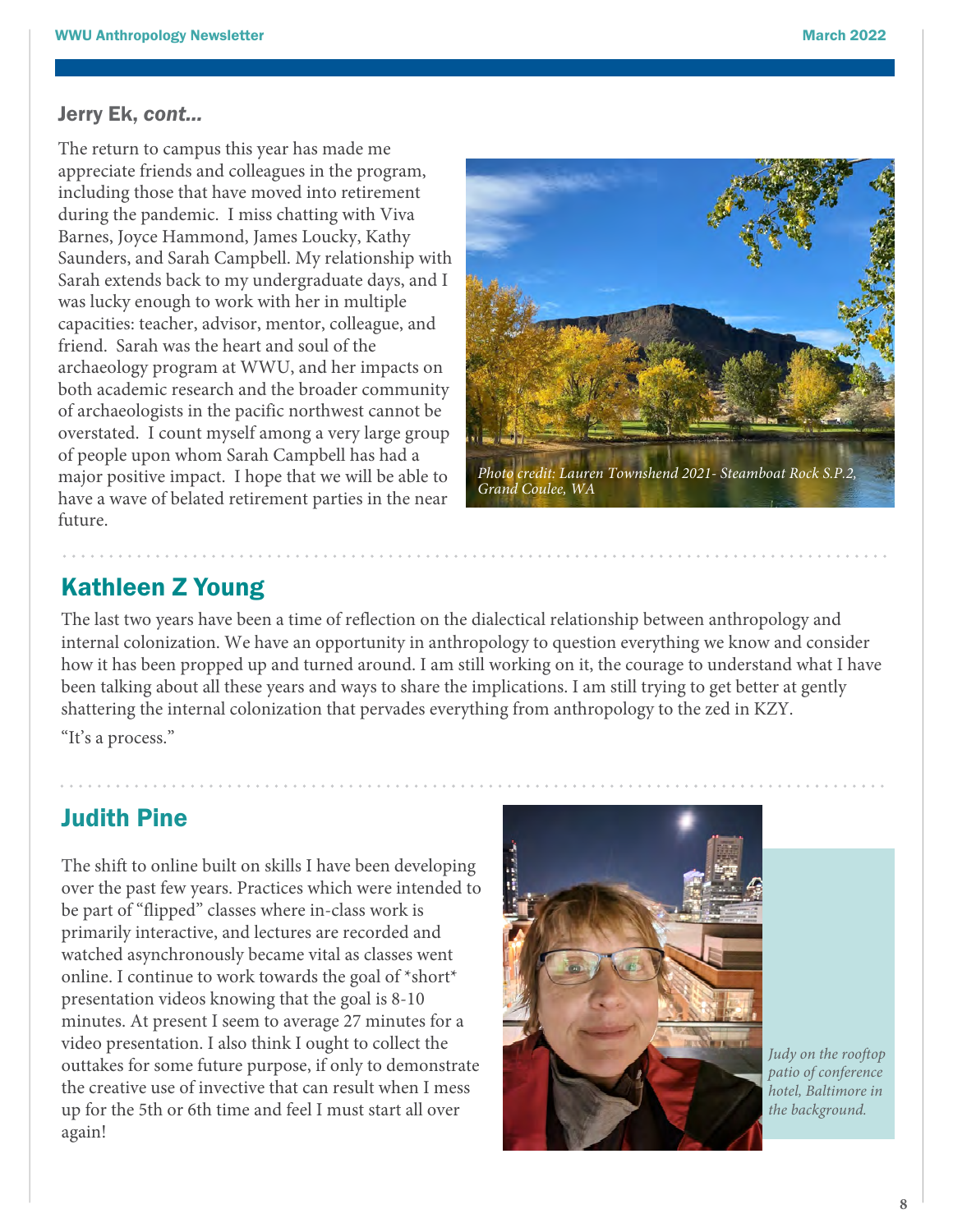#### Judith Pine, *cont...*

The interaction of teaching and scholarly work seems to have been a theme recently, as demonstrated by a couple of highlights.



*The three organizers of the SLA 2022 conference. Prof. Dominika Baran (Duke), Prof Colleen Cotter (Queen Mary College, London), and Judy having a planning session about SLA 2022 during AAA 2021 in Baltimore.*

One highlight of 2021 was an invited keynote presentation at the International Conference on "Mobility and Multilingualism in South and Southeast Asia: Impacts of global ecological change on local society." Although I regret not being able to travel to Assam to present in person, I hope to visit the conference venue in the future. It was very interesting to present to an audience seen over a webcam! The presentation, on the role of water and other emblematic signs in the potential resilience of Lahu language was a wonderful opportunity to think about language ideologies and language shift, a topic I'd been thinking about since I taught ANTH 490: Endangered Languages in Fall. It will become a chapter in the proceedings which will be published sometime next year.

Another highlight was presenting as part of a roundtable at the American Anthropological Meetings in Baltimore. This presentation was on the semiotics of pro-democracy protests in the Milk Tea Alliance and particularly the three-finger salute which has origins in the Hunger Games films, but which has [become a](http://linguisticanthropology.org/blog/meetings/2022-spring-conference-society-linguistic-anthropology/) [powerful sign across the region. I had the opportunity](http://linguisticanthropology.org/blog/meetings/2022-spring-conference-society-linguistic-anthropology/)  to present on this topic to Anthropology Club in Fall 2021 and the Q&A from that presentation shaped what I presented at Baltimore.

I am especially looking forward to the Society for Linguistic Anthropology conference "Future Imperfect: Language in Time of Crisis and Hope" http:// [linguisticanthropology.org/blog/meetings/2022-spr](http://linguisticanthropology.org/blog/meetings/2022-spring-conference-society-linguistic-anthropology/)ingconference-[society-linguistic-anthropology/ whi](http://linguisticanthropology.org/blog/meetings/2022-spring-conference-society-linguistic-anthropology/)ch will be held in Boulder, CO and in a Gather.town space 7-9 April 2022. I am co-chair of the organizing committee for this conference which was originally scheduled for April 2020. I will be in Boulder but also in the Gather and imagine the experience in hyflex teaching may come in handy for that process as well!



*Photo credit: Lauren Townshend 2021-Mount Shuksan from Artist's Point*

Western Washington University's main campus is situated on the ancestral homelands of the Coast Salish Peoples, who have lived in the Salish Sea basin, all throughout the San Juan Islands and the North Cascades watershed from time immemorial. We express our deepest respect and gratitude to our Indigenous neighbors, for their enduring care and protection of our shared lands and waterways.